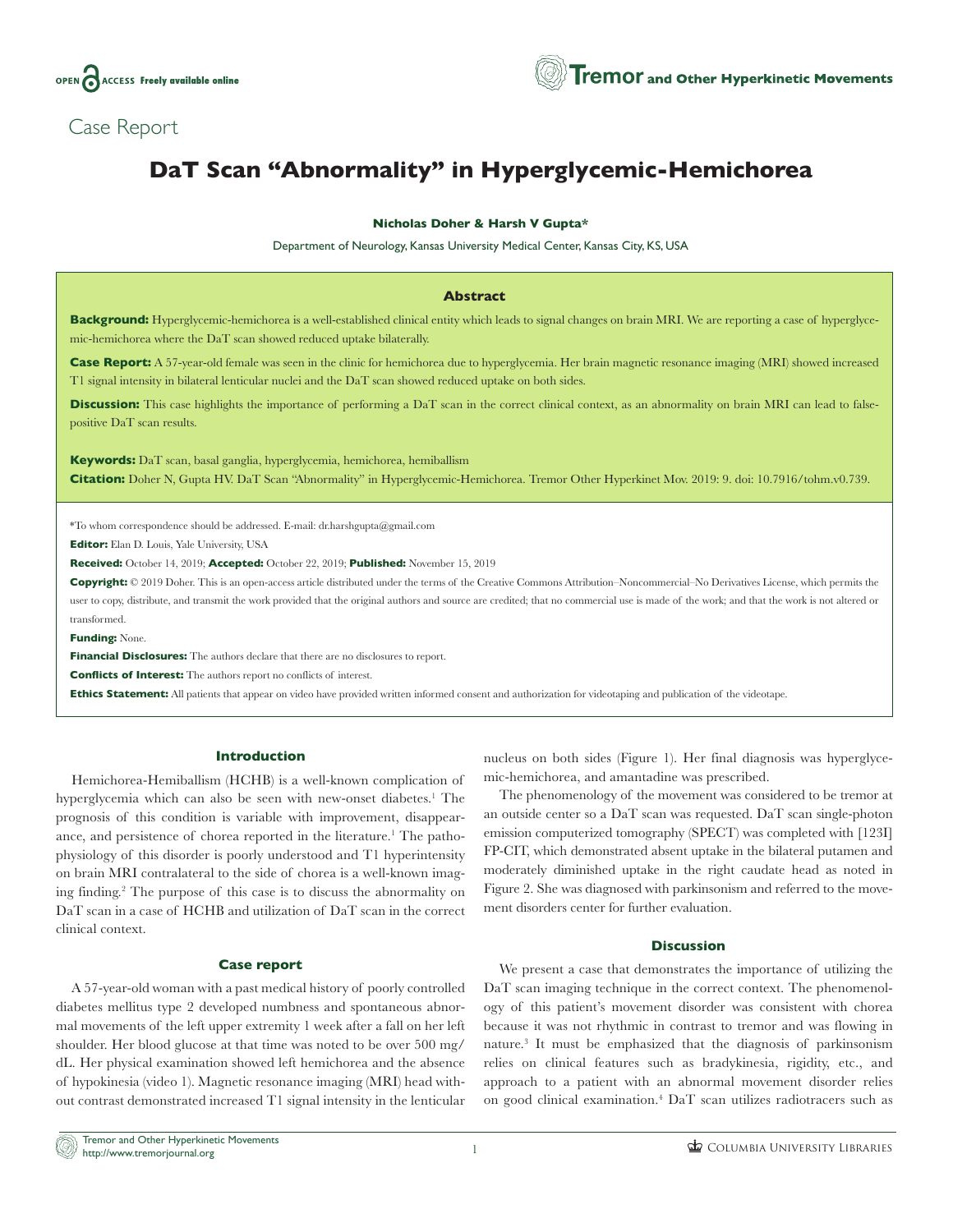

Figure **1. MRI Brain.** Axial T1 Image Shows Hyperintensity in the Bilateral Basal Ganglia.



Figure **2. DaT Scan.** DaT SPECT with [123I] FP-CIT Shows Absent Uptake in the Bilateral Putamen and Moderately Diminished Uptake in the Right Caudate Head.



Video **1. Chorea in the Left Upper and Left Lower Extremity**. There is no evidence of parkinsonism on examination.

β-CIT [123I-CIT (2β-carbomethoxy-3β-(4-iodophenyl) tropane)], 123I-ioflupane [123I-N-ω-fluoropropyl-β CIT] (abbreviated 123I-FP-CIT), or 99mTc-TRODAT [2-[[2-[[[3-(4-chlorophenyl)-8-methyl-8 azabicyclo[3.2.1]oct-2-yl]methyl](2-mercaptoethyl)amino] ethy]-amino]ethanethiolato-(3-)-N2,N2',S2,S2']oxo-[1R-(exo-exo)] that bind dopamine transporter (DAT) on the pre-synaptic dopaminergic nerve terminals.5,6 123I-FP-CIT is the most commonly used radiotracer due to the shorter interval between administration and imaging, and lack of competitive inhibition from dopamine allowing the patient to continue taking levodopa therapy.<sup>6</sup> DaT concentration is a marker for dopamine terminal integrity, hence decreased radiotracer uptake is consistent with degeneration of dopaminergic projections from the substantia nigra and correlates with high specificity for parkinsonism.7 DaT scan is only approved to differentiate essential tremor (ET) from other neurodegenerative disorders ([https://www.](https://www.accessdata.fda.gov/drugsatfda_docs/label/2011/022454Orig1s000Lbl.pdf)